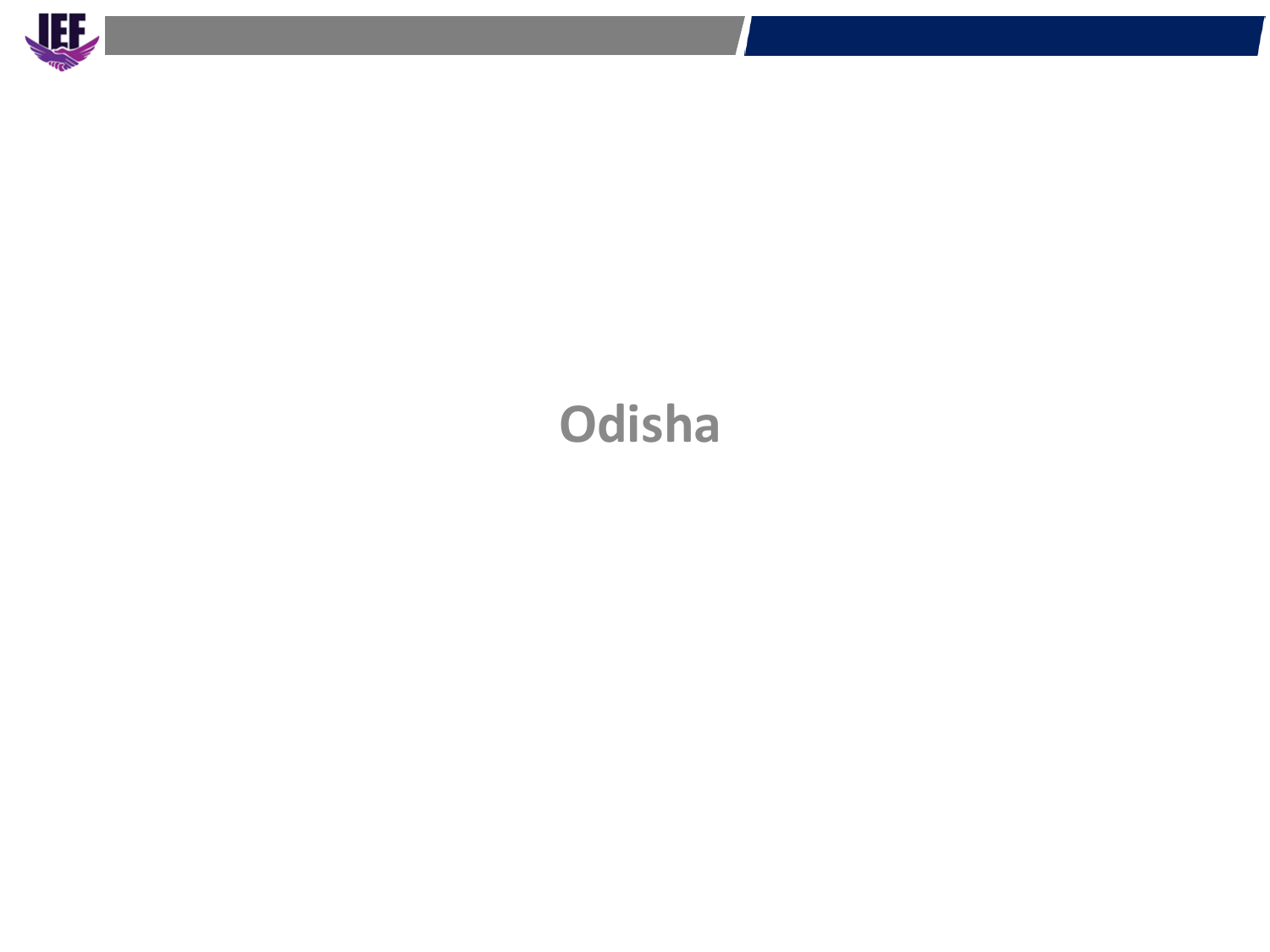

## **Odisha Startup Policy 2016**

The policy aims at having 1000 startups in 5 years and to take Odisha amongst the top three startup hubs of the country by 2020.

#### **INCENTIVES & BENEFITS**



<https://startupodisha.gov.in/wp-content/uploads/2018/12/Startup-Policy-2016-with-amendments.pdf>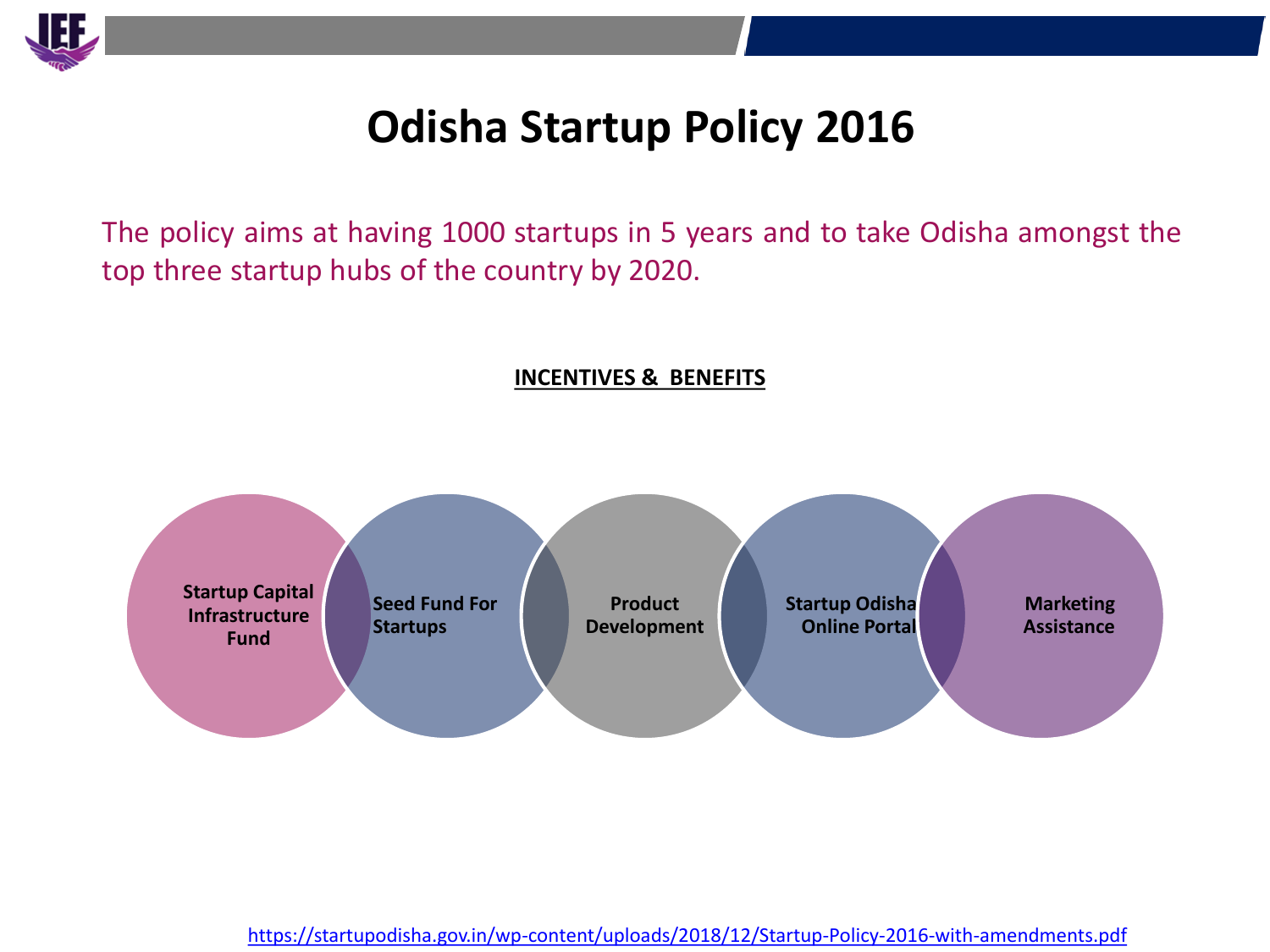

### **Odisha MSME Development Policy 2016**

The policy has provisions for developing MSME Sector in the state by providing skills training and incentives to the local entrepreneurs.

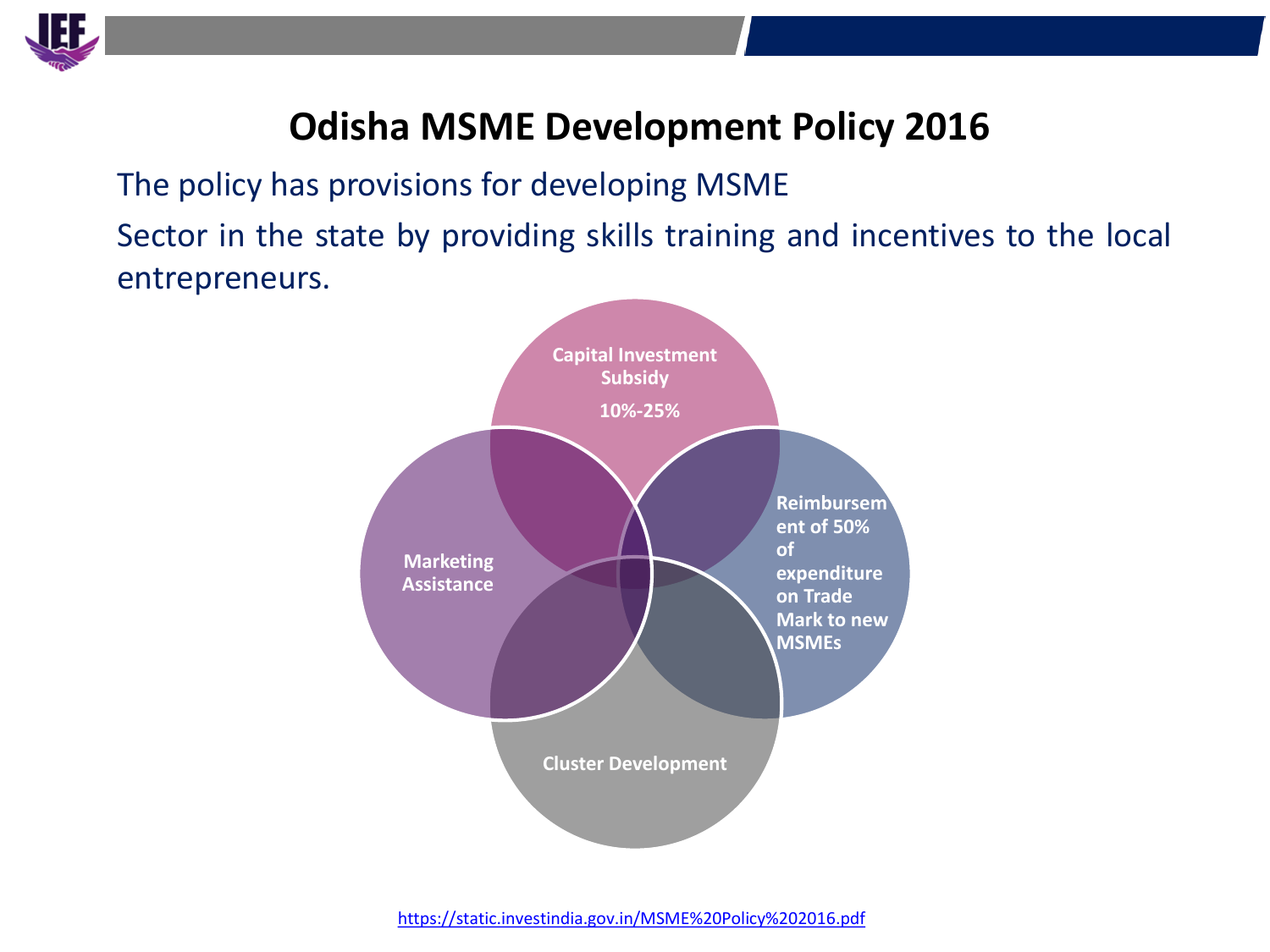

### **Odisha Youth Innovation fund Scheme**

The scheme was launched for promoting innovative entrepreneurship among the youth of the State and to foster the spirit of innovation among the youth for the cause of socio-economic growth of Odisha. The size of the fund shall be **200 lakhs** funded by the State Govt. and the Corporate houses including the cost of management of funds, publicity and documentation of the program.

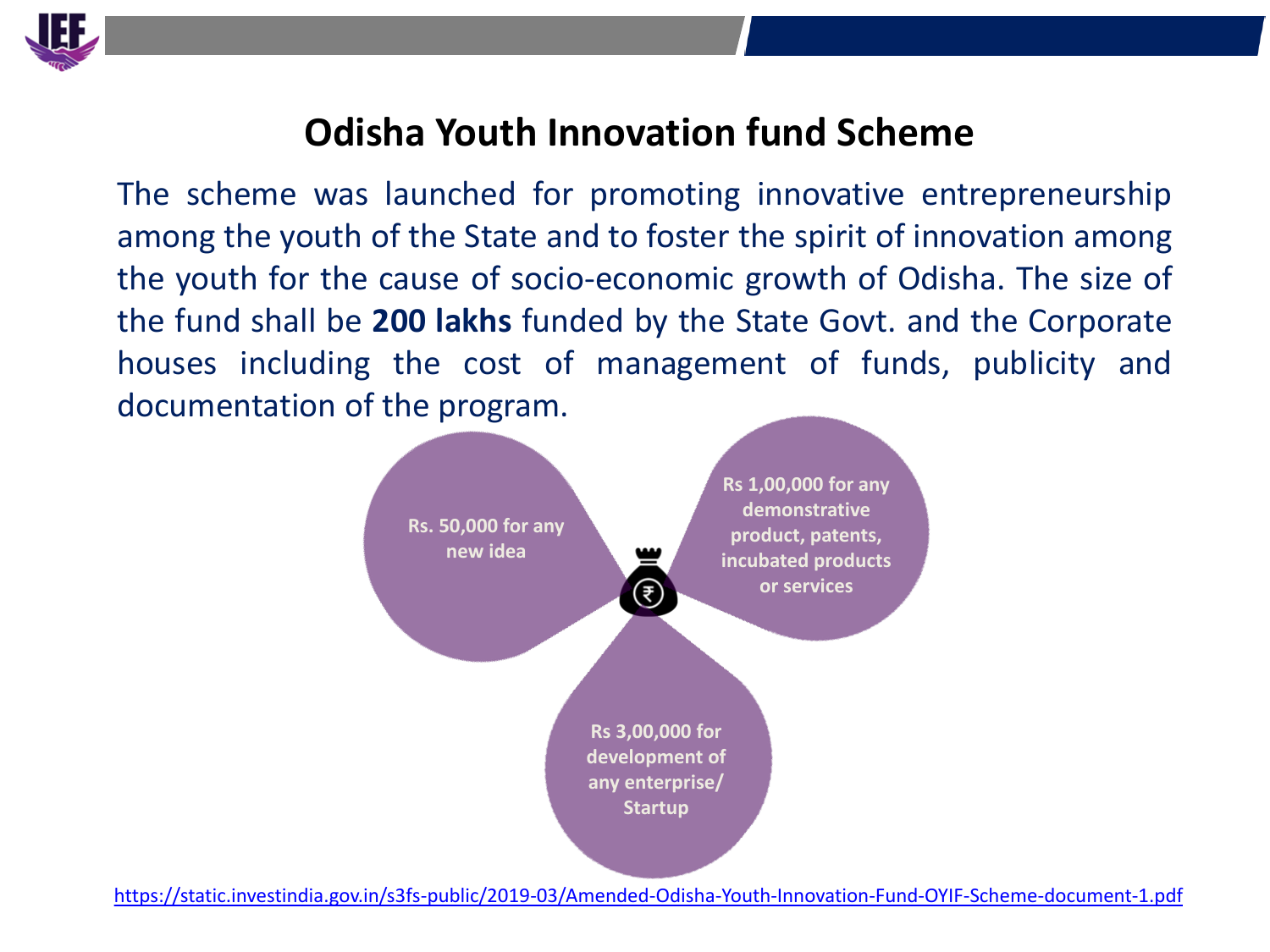

### **Odisha Industrial Policy 2015**

The Policy focuses on providing quality industrial infrastructure, creation of a large land bank, financial assistance to the private sector for development of industrial infrastructure and sustainable environmental protection.





Ease Of Doing Business



Infrastructure Development Timely Clearances **Support** East Of Dollig Business **Support** 



Capital grant to support Quality Infrastructure



Capital Subsidy for Plant and **Machinery**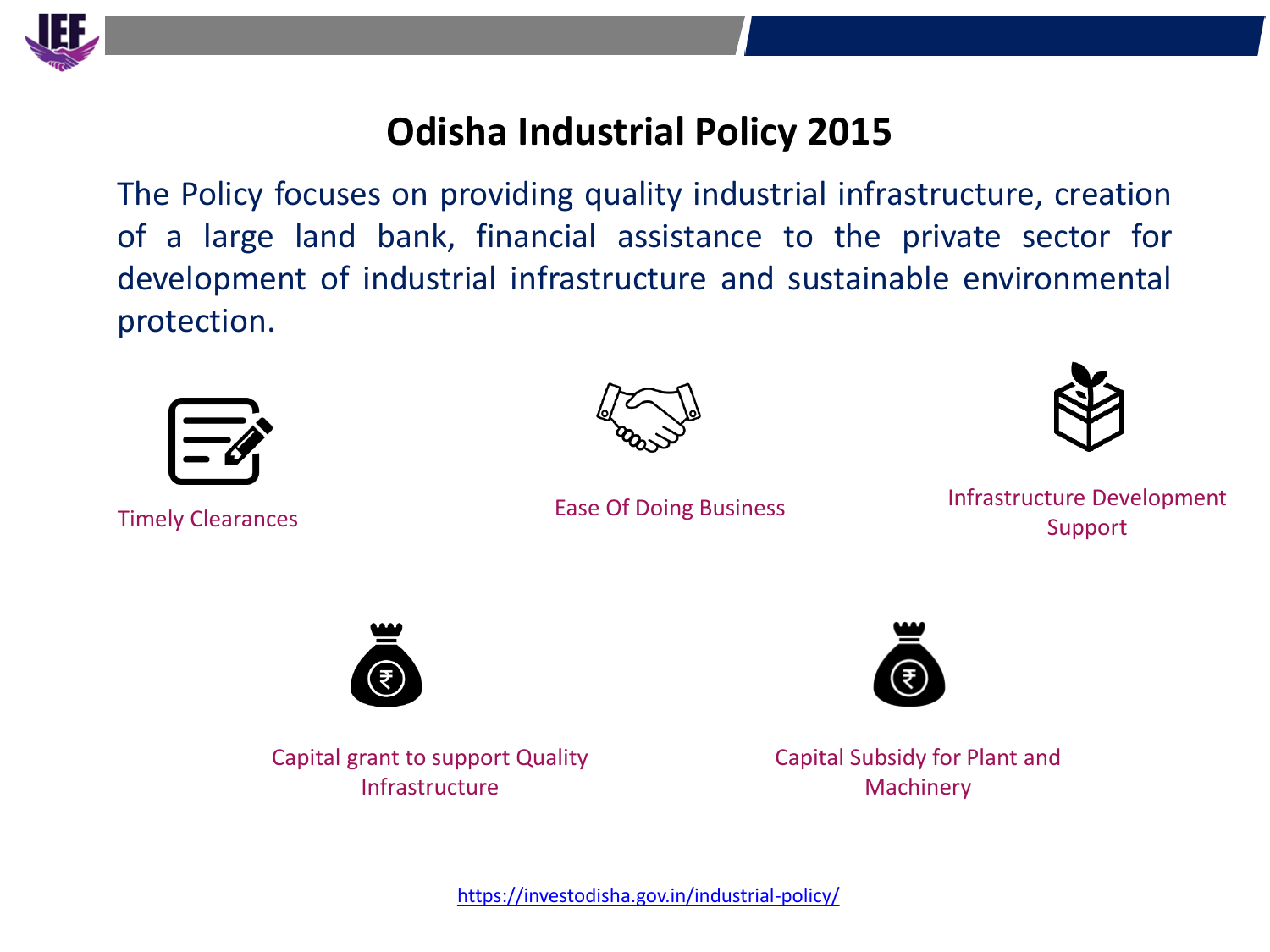

### **Enabler Community**

Incubators, accelerators, co-working places and Investors are the part of an enabling community aside from the government, to build the startup ecosystem.



#### **INCUBATORS**

Some of the incubators listed on the state startup portal are: <https://startupodisha.gov.in/recognised-incubator-2/>

- Fab Lab STPI Bhubaneshwar
- Trident Business Incubator
- KIIT Technology Business Incubator